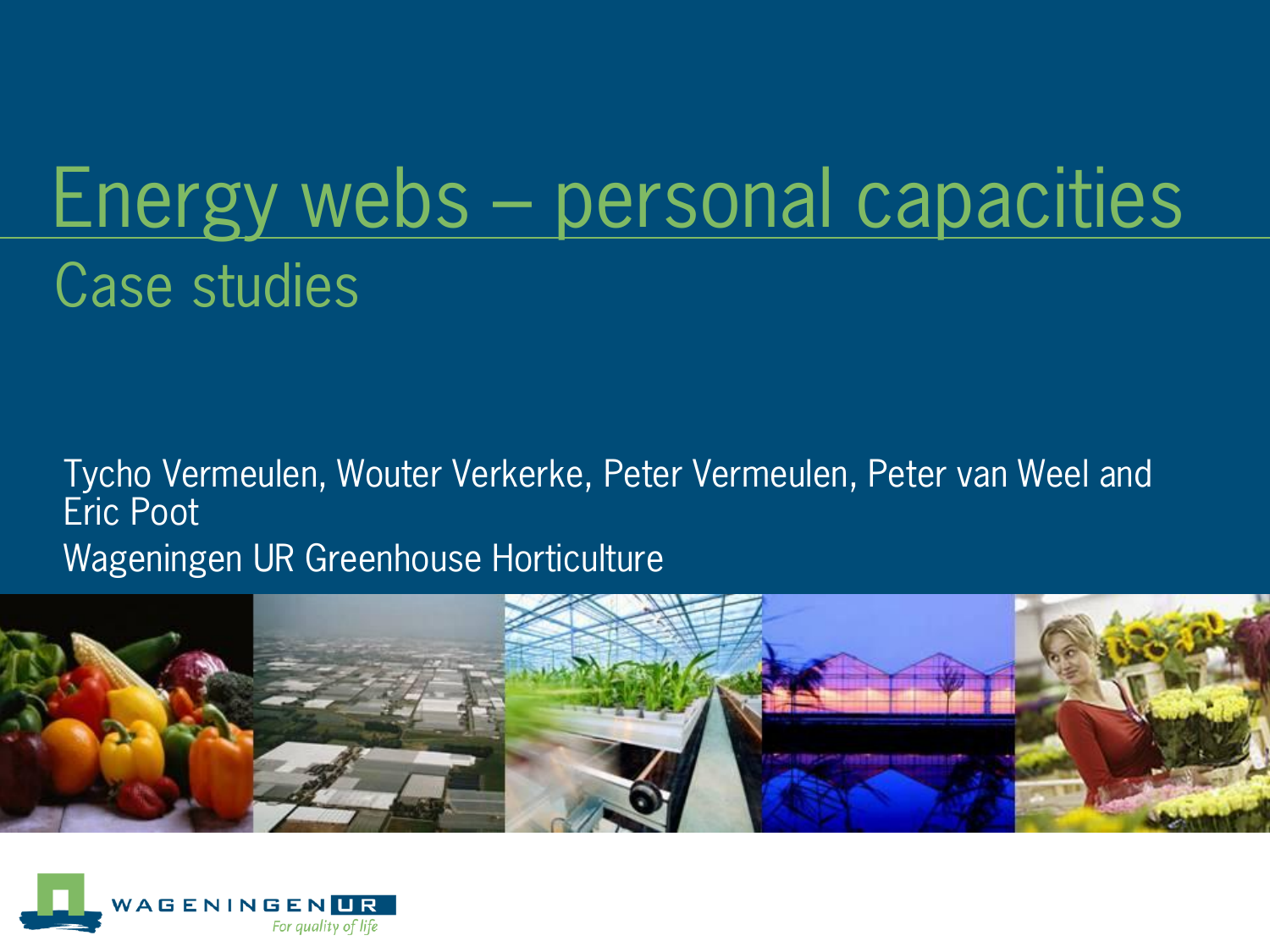- 1. Energy webs
- 2. Three cases
- 3. Reflections
- 4. In Conclusion

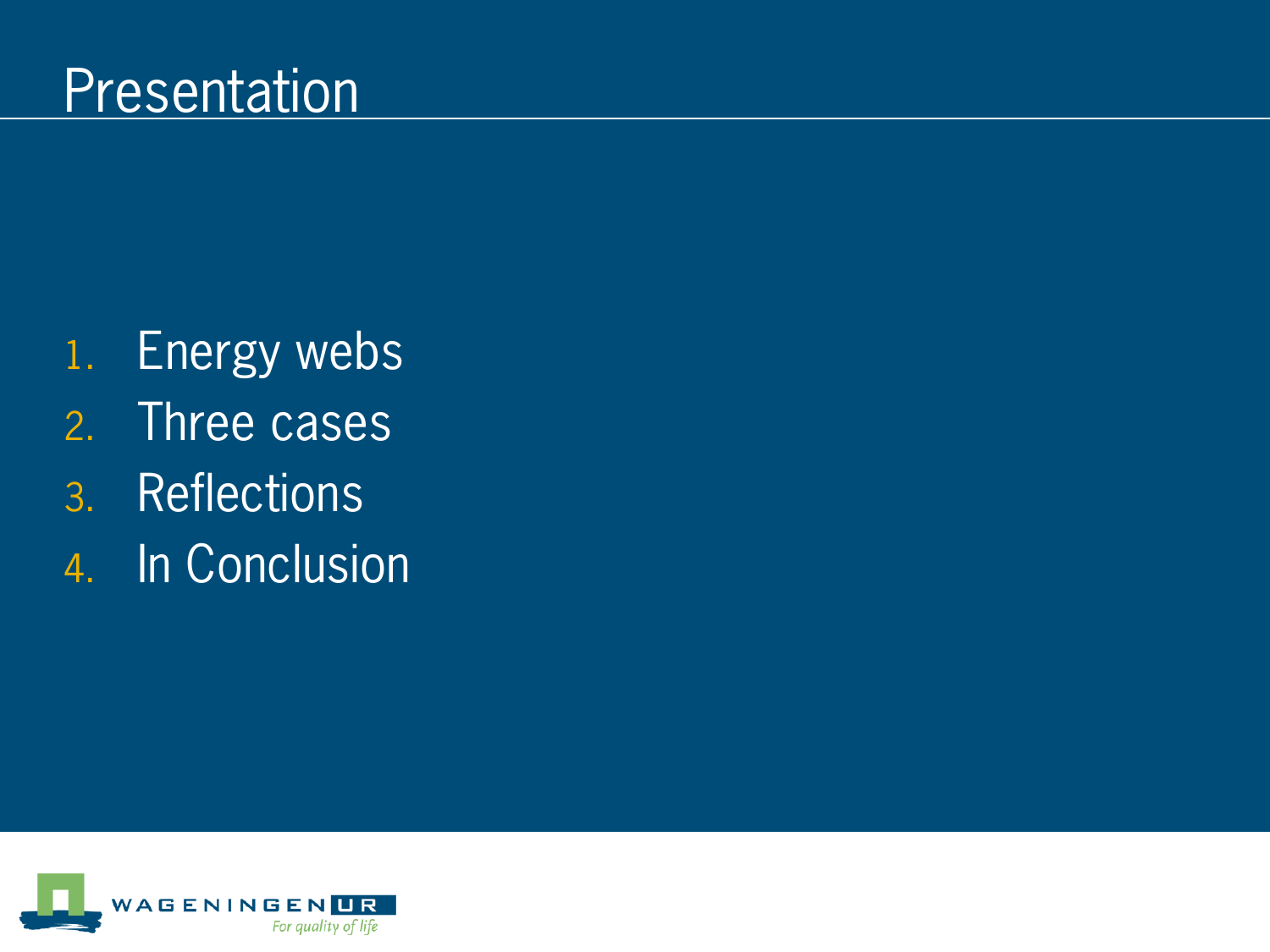## 1. Energy Webs



500 m H Image © 2008 Aerodata International Surveys Google<sup>®</sup> © 2008 Tele Atlas Eye alt  $1.63 \text{ km}$ elev 0 m Streaming |||||||||| 100% 4°27'00.45" E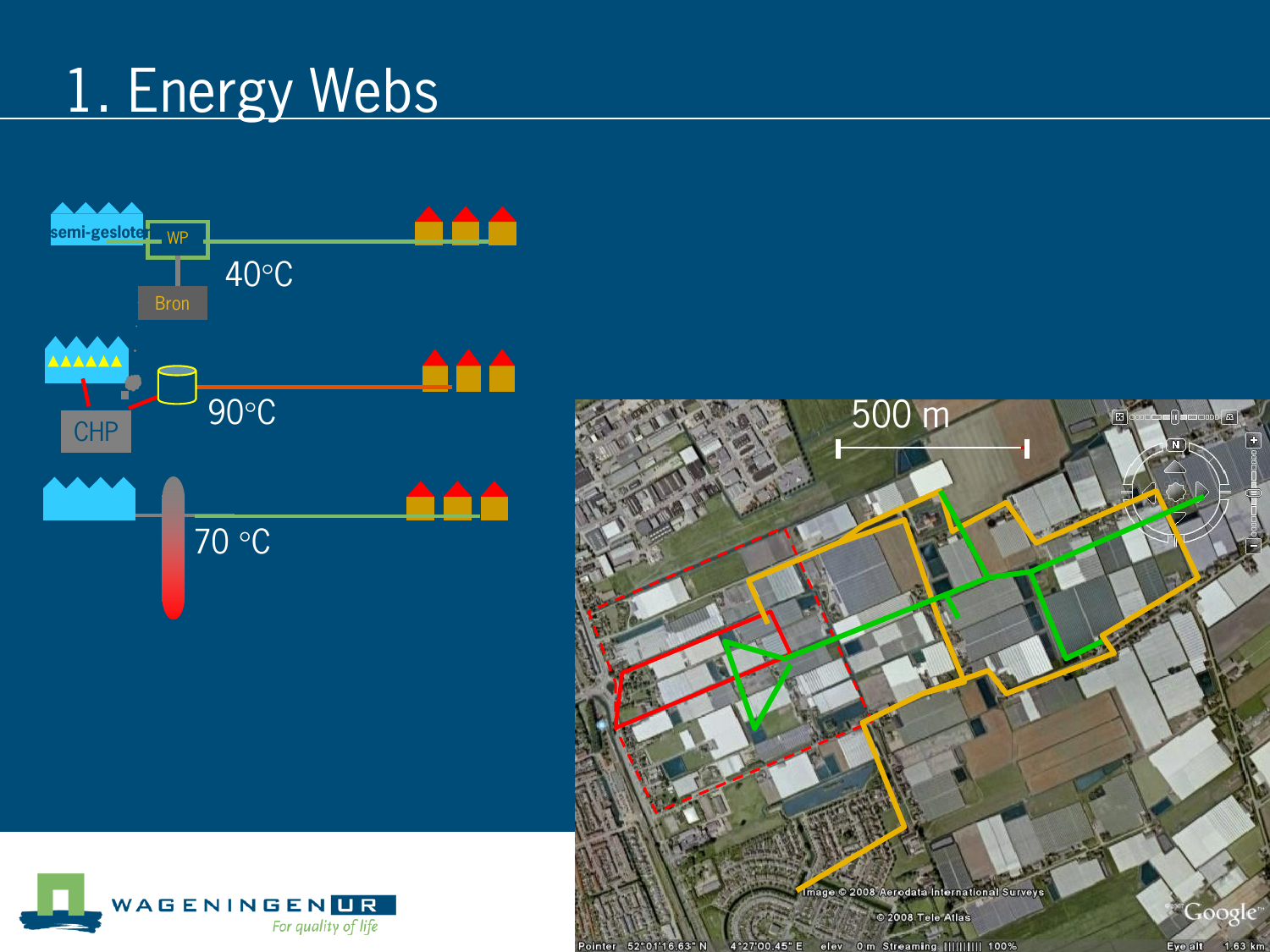**T** Two webs operational in NL **Over a dozen failed attempts** 

#### ■ seen as transitional projects:

• require new thinking:

other strategic partners, different valuation of energy, integrated and sustainable view

• require new acting:

new business models, new technology

• outcome requires following an unwritten path

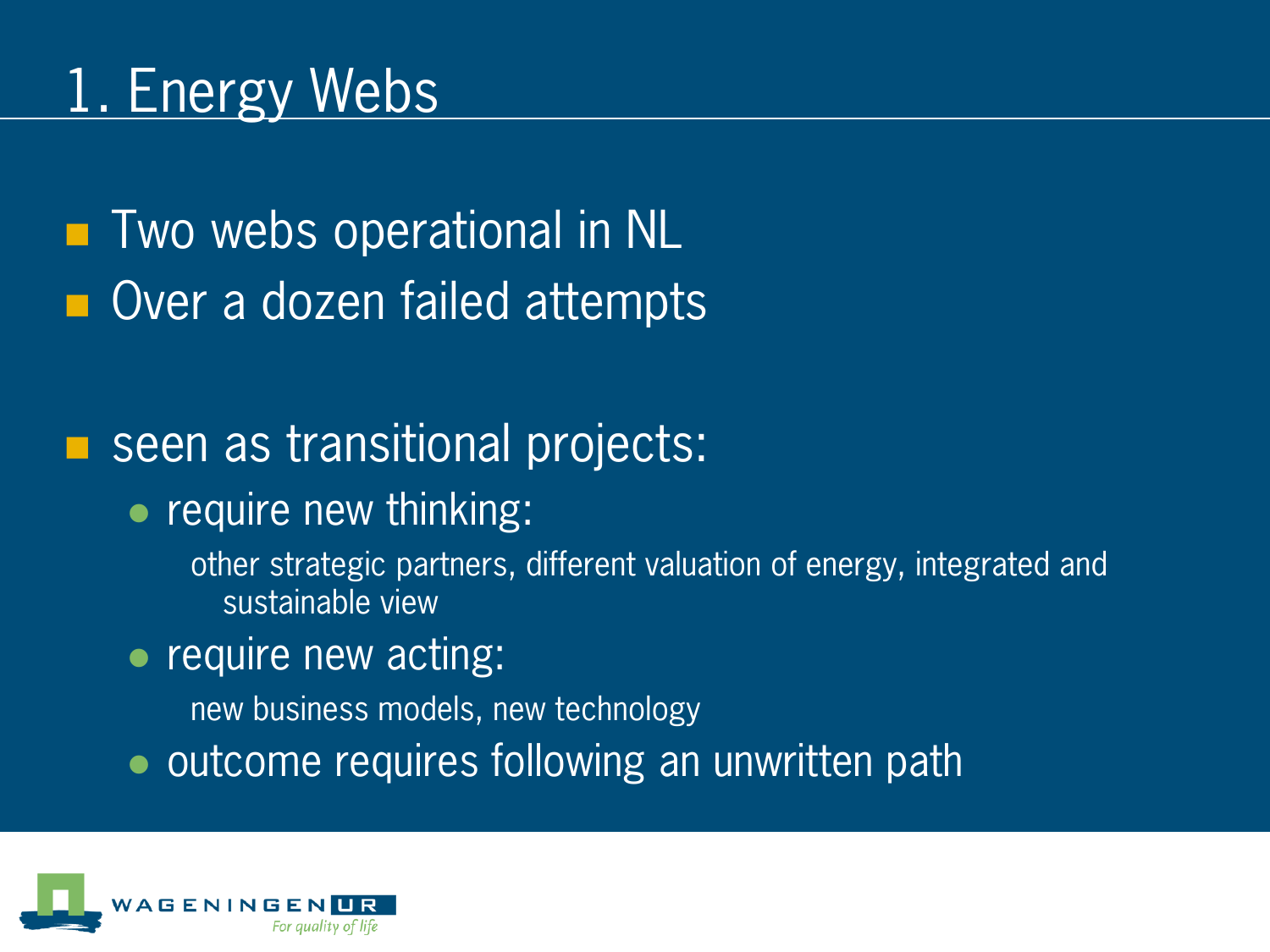## 2. Three case studies



CHP + semi closed greenhouse "Greenportkas Venlo"





#### Semi closed greenhouse



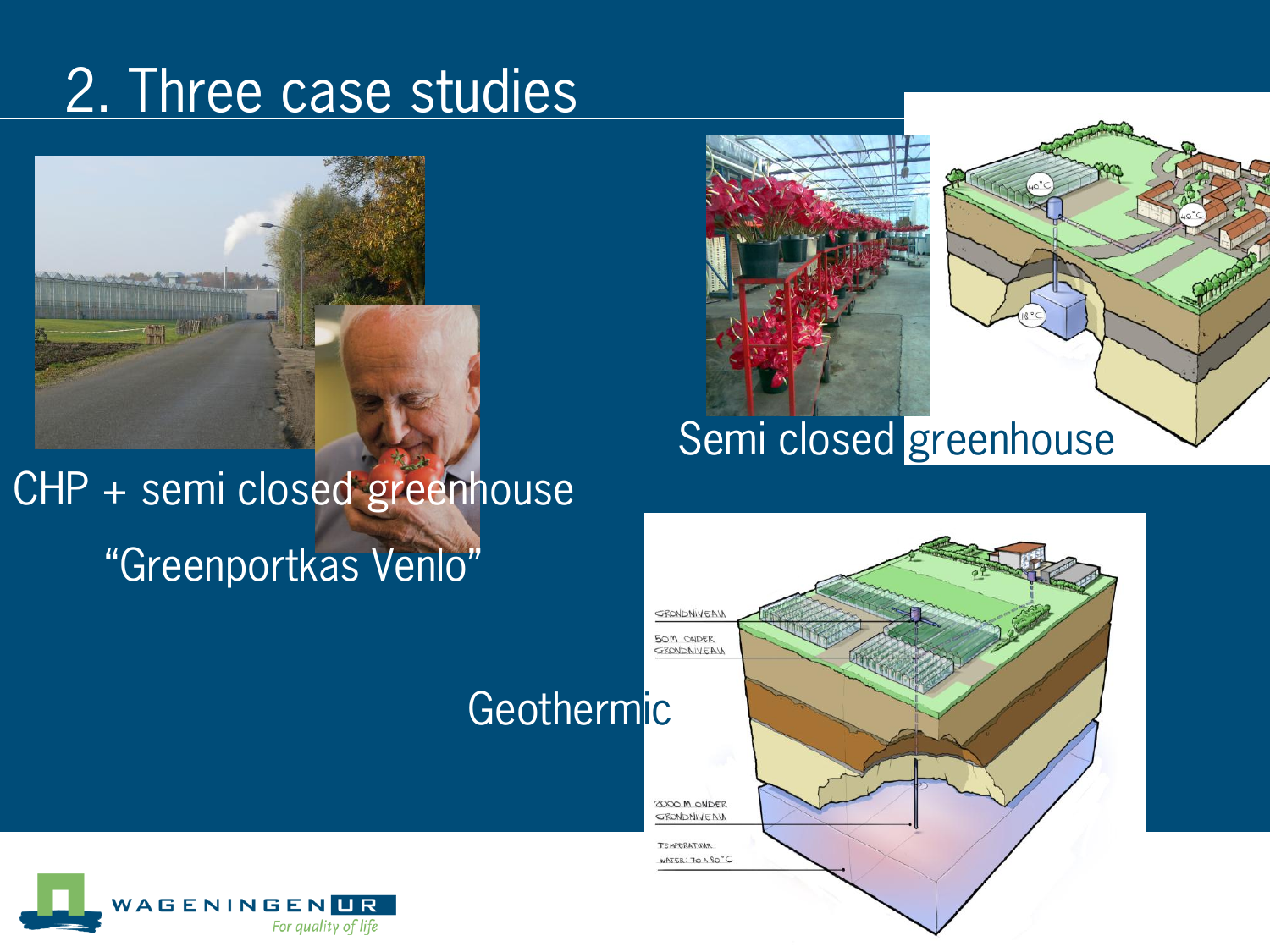## 3. Reflections – grower / initiator

 Business stages (corporate citizenship\* / business perspective\*\*) 1. Compliant to law

- 2. Ruled by the market
	- **Innovative in strategy**
	- Integrated on values / market chain oriented
- 5. Transforming society / ahead of the game

#### Ability / willingness to learn and change to new production strategies



\* Winch and Courtney, 2007

\*\*INK, 2000 - European Foundation for Quality Management, EFQM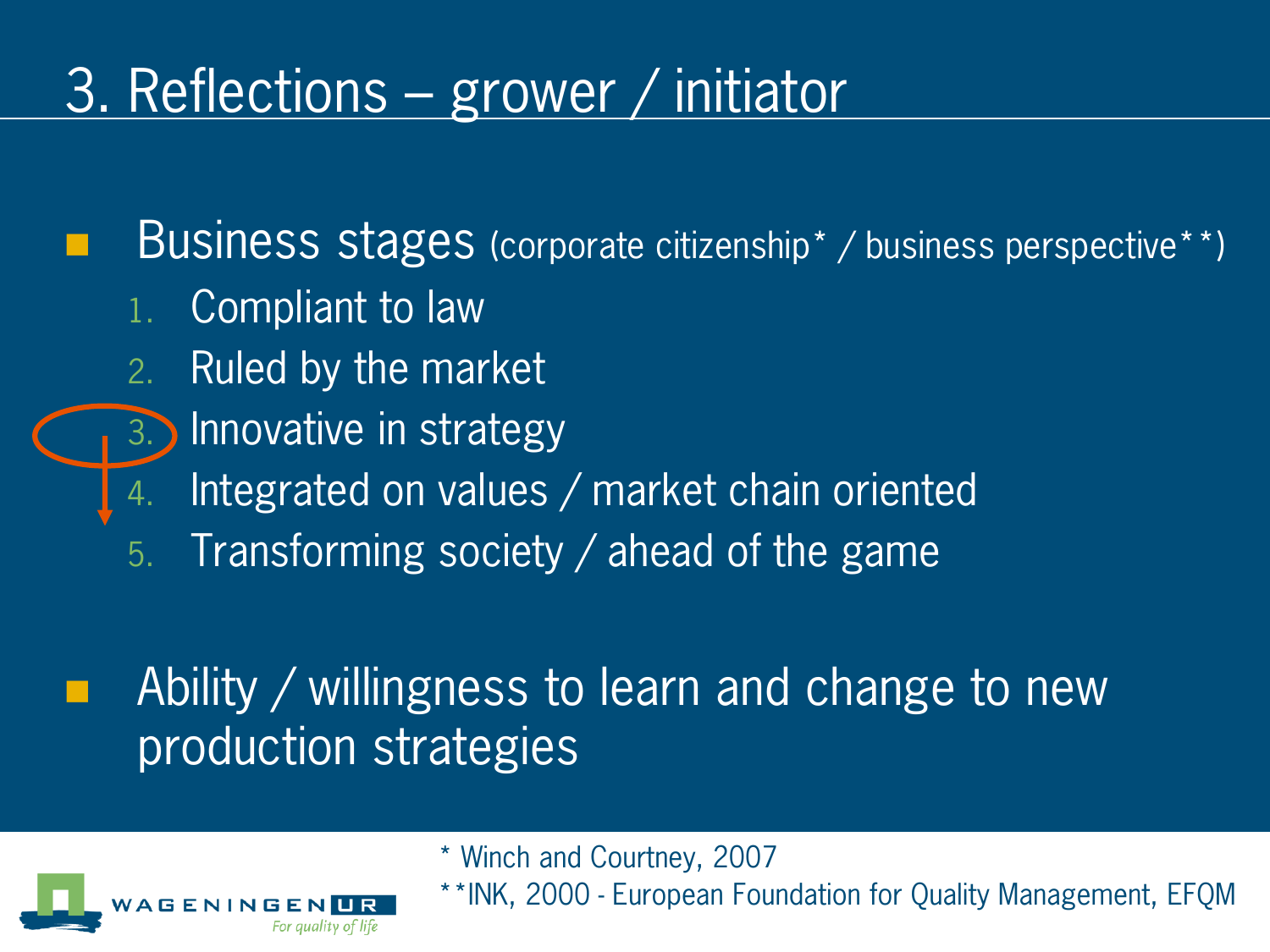## 3. Reflections – facilitator (main findings)

#### 1. Network formation and stability

- regime dynamics
- cultural differences
- using congruent aims, scenarios and milestones
- 2. Managing resource mobility
	- general project management
	- $\bullet$  (self) reflexivity external coach/peer
- 3. Managing knowledge mobility and appropriation
	- formal and informal linkage being attentive

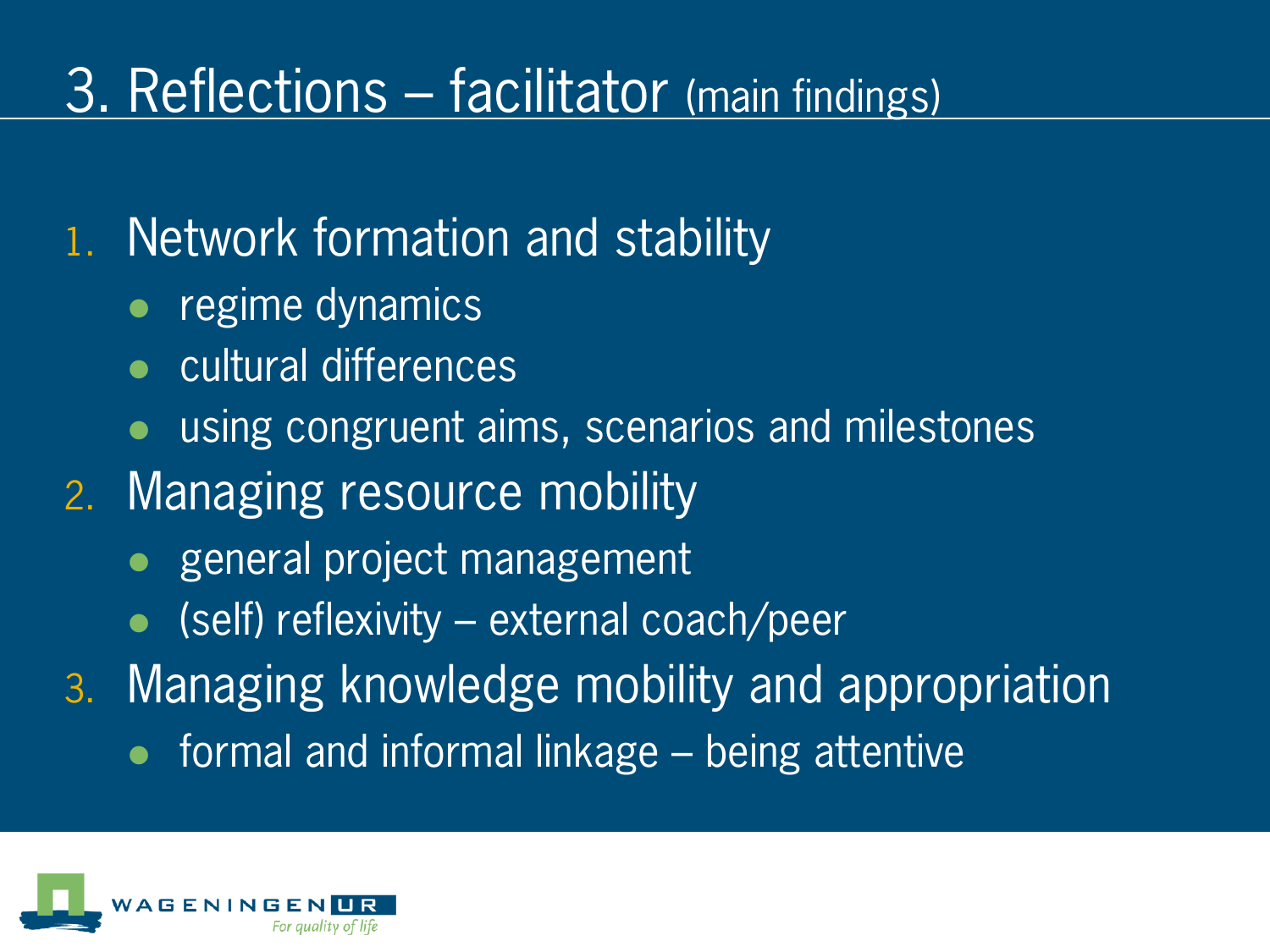**Transitional projects require** 

- strong and developing entrepreneurship
- **reflective facilitation (tools available)**
- $\bullet$  things falling in place

#### **Themes can differ widely ...**

• (in our cases: effective use of technique, having business case accepted, building cultural bridge) … but needed capacities for grower and facilitator are the same